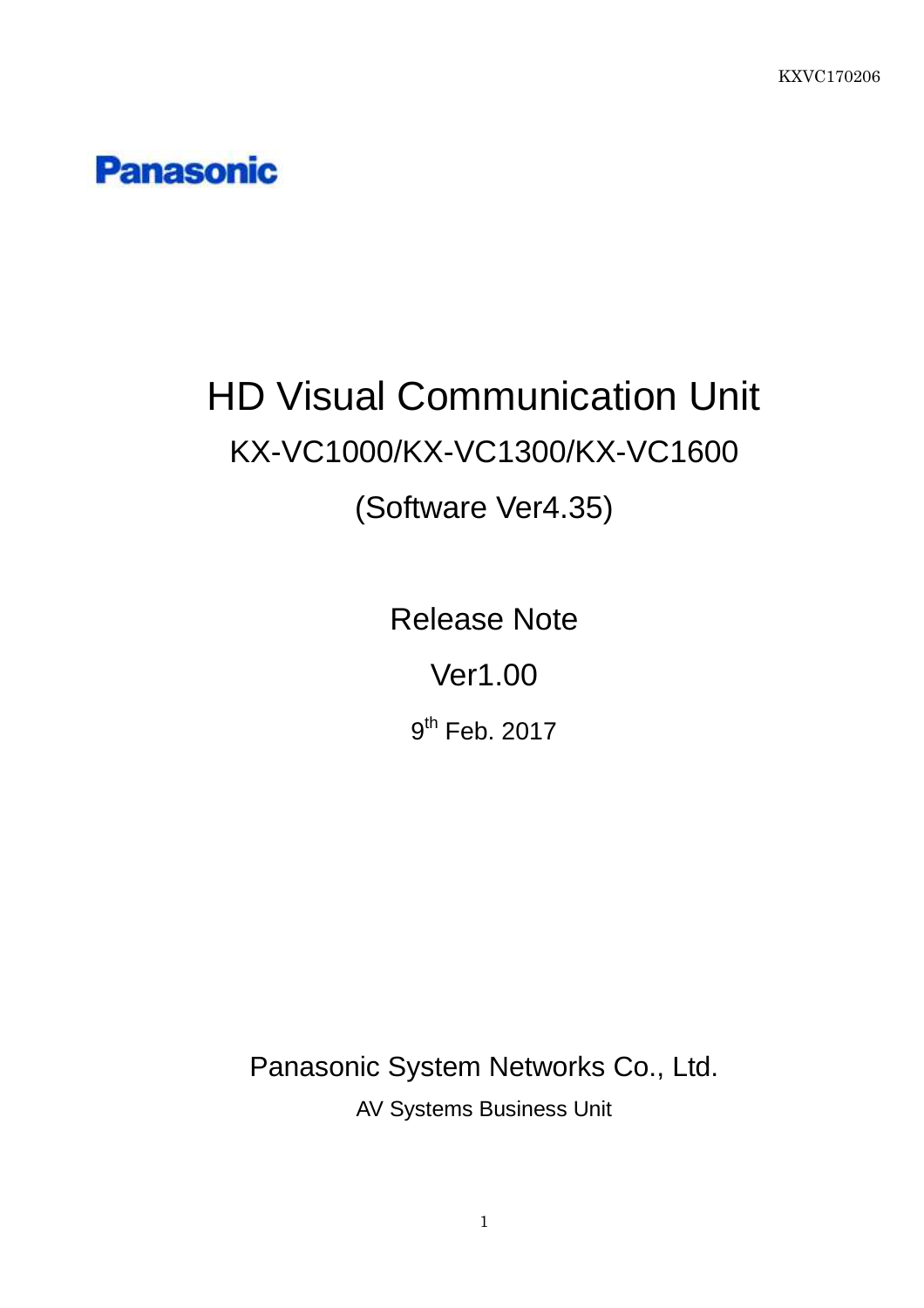#### Table of Contents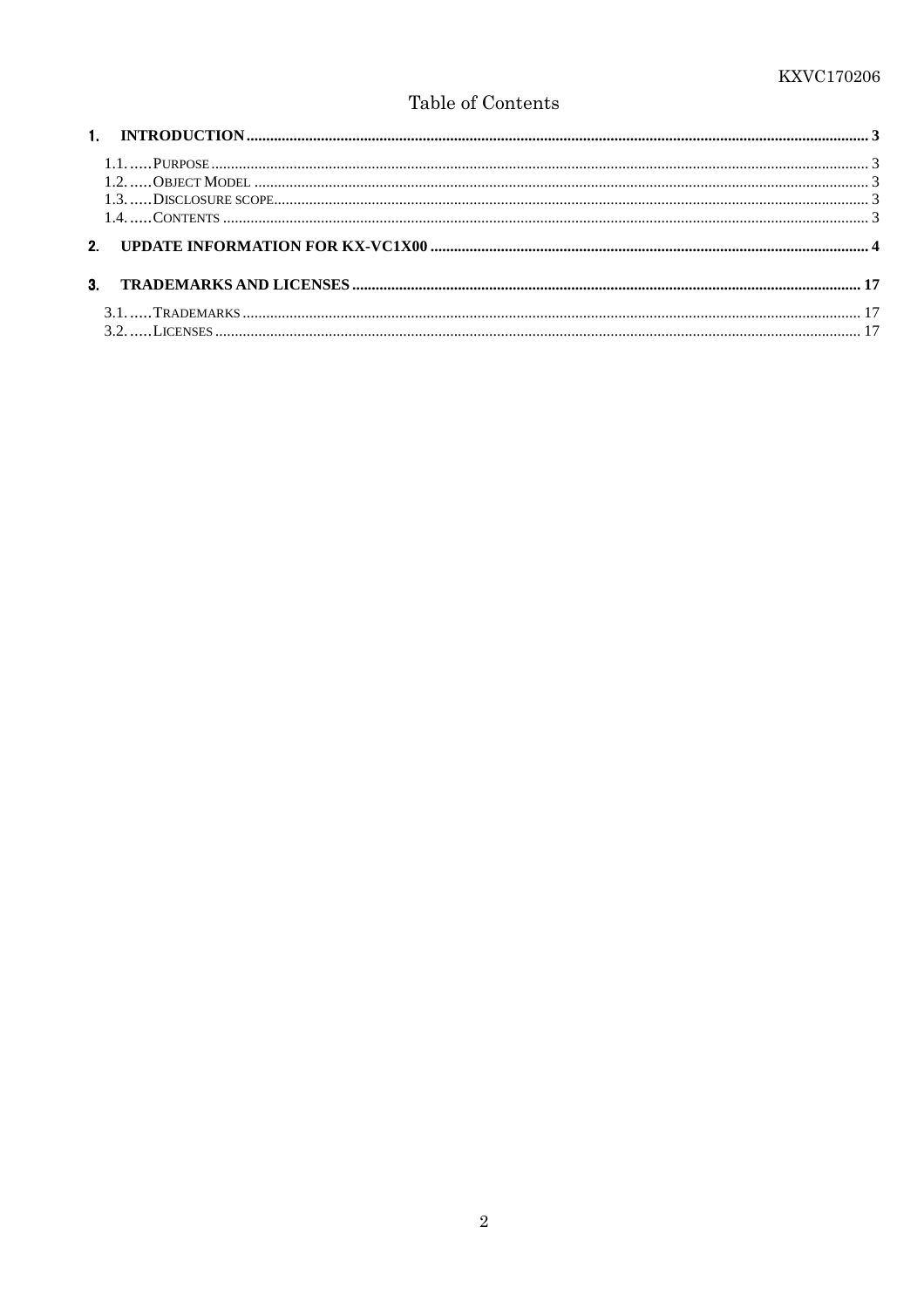## 1. Introduction

## **1.1. Purpose**

This release note mentions about software version 4.35 for HD visual communication unit (Referred to as "HDVC" hereinafter) KX-VC1000/1300/1600.

HD Visual Communication Mobile is abbreviated as HDVC Mobile hereafter.

### **1.2. Object Model**

Object models for this release note are as follows.

| Model                                    | Note |
|------------------------------------------|------|
| $\overline{\text{KX-VC1000(SX,CH)}}$     |      |
| $\overline{KX\text{-}VC1300(A, SX, CH)}$ |      |
| $\overline{\text{KX-VC}}$ 1600(A,SX,CH)  |      |

※Ver4.35 does not support KX-VC500, KX-VC300 nor KX-VC600.

### **1.3. Disclosure scope**

Disclosure scope is for end user, the sales companies, SIer and dealers which are in charge of system up, setting and maintenance.

### **1.4. Contents**

This release note mentioned as follows.

- ・Update information for Ver4.35
- ・Update information for previous versions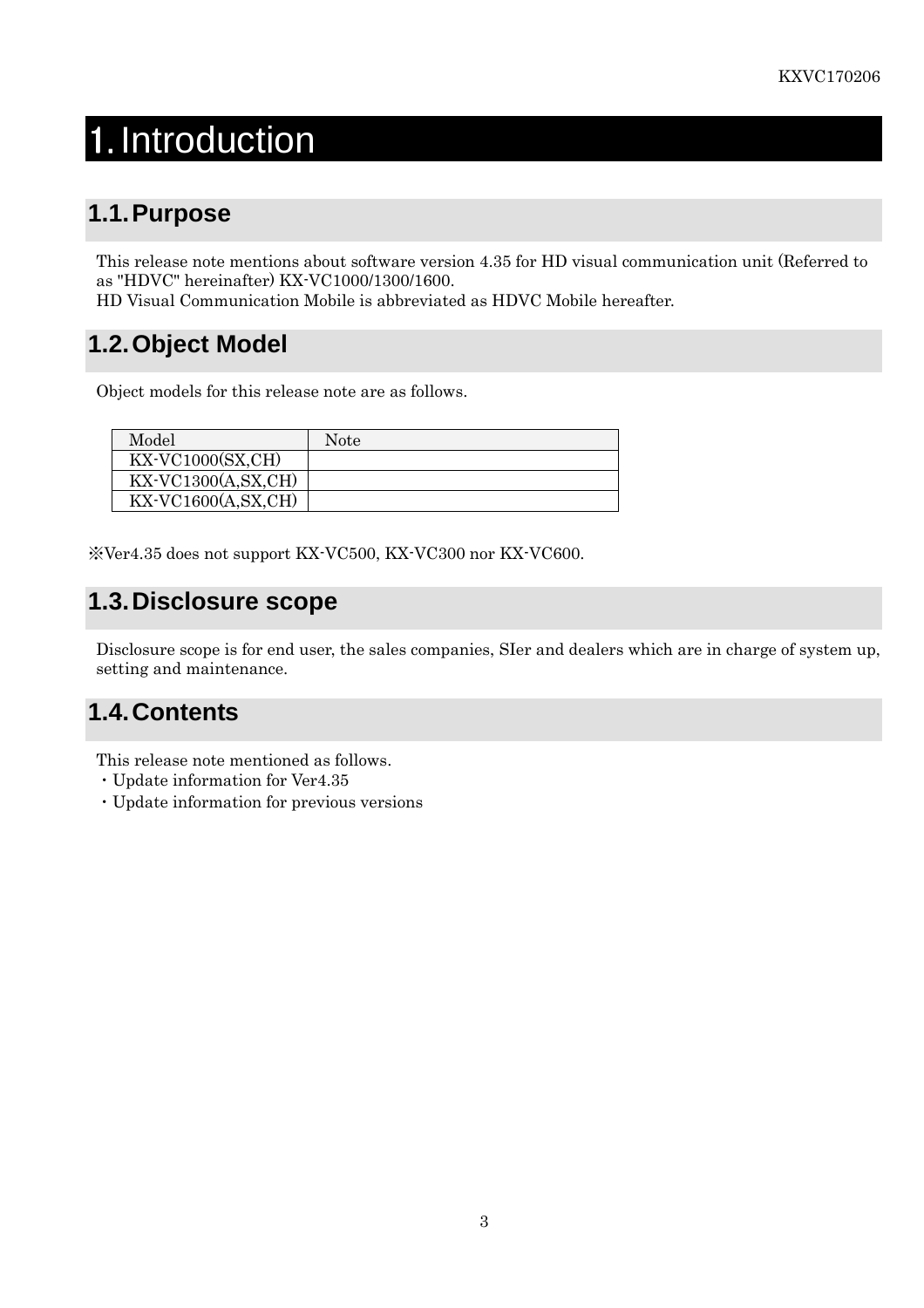## 2. Update information for KX-VC1x00

Regarding software Ver.4.35, the following list shows the new function and update information comparing to software Ver. 4.33.

|                 |                            |                                                                                                                                                                                                                                                                                                                                                                    |        | Object Model  |        |
|-----------------|----------------------------|--------------------------------------------------------------------------------------------------------------------------------------------------------------------------------------------------------------------------------------------------------------------------------------------------------------------------------------------------------------------|--------|---------------|--------|
| Item            | Function                   | Function                                                                                                                                                                                                                                                                                                                                                           | VC1600 | <b>VC1300</b> | VC1000 |
| of<br>Functions | Improvement   Improvements | • Improvement of behavior that other<br>endpoints that have received the<br>content remain the contents screen, if a<br>main unit receives an incoming call<br>from a dual stream invalid endpoint<br>and the incoming confirmation pop-up<br>is displayed while a plurality of<br>endpoints are connected and one<br>endpoint shares a content by dual<br>stream. | Yes    | Yes           | Yes    |
|                 |                            | • Improved communication stability in a<br>network where multiple<br>MAC<br>addresses are assigned to one IP<br>address. (e.g. GLBP (Gateway Load<br>Balancing Protocol).                                                                                                                                                                                          | Yes    | Yes           | Yes    |

| Yes: Supported, Conditionally: Available by Activation, No: Unsupported (unavailable) |  |  |  |  |  |  |
|---------------------------------------------------------------------------------------|--|--|--|--|--|--|
|---------------------------------------------------------------------------------------|--|--|--|--|--|--|

|                                |              | Function                                                                                                                                                                                                                                                   |     | Object Model |                      |  |
|--------------------------------|--------------|------------------------------------------------------------------------------------------------------------------------------------------------------------------------------------------------------------------------------------------------------------|-----|--------------|----------------------|--|
| Item                           | Function     |                                                                                                                                                                                                                                                            |     | VC1300       | <b>VC1000</b>        |  |
| Improvement<br>of<br>Functions | Improvements | • Support for automatically transition to<br>PC single screen when PC screen<br>sharing is executed at HDVC mobile for<br>Windows by the single stream.                                                                                                    | Yes | Yes          | $\operatorname{Yes}$ |  |
|                                |              | • Improvement of behavior that the<br>setting is reflected on the operation if<br>the setting of "Echo Canceller" of<br>"Audio I/O" menu is set to "OFF".                                                                                                  | Yes | Yes          | $\operatorname{Yes}$ |  |
|                                |              | • Improvement of behavior that the<br>LAYOUT button does not become<br>effective if the setting of "Video output"<br>is set to "HDMI1" and the setting of<br>"Layout 1" is set to below.<br>"Content / Camera (PwithP)"<br>"Content / Camera (SideBySide)" | Yes | Yes          | Yes                  |  |
|                                |              | Improvement of behavior that the<br>٠<br>video is not output when HDVC<br>returns from screen stand-by if<br>HDVC is connected to the old model<br>of monitor that supports only 1080i.                                                                    | Yes | Yes          | Yes                  |  |
|                                |              | Improvement of behavior that the<br>$\bullet$<br>video of HMDI3 becomes abnormal if<br>HDMI1 or HMDI2 of HDVC is                                                                                                                                           | Yes | N/A          | N/A                  |  |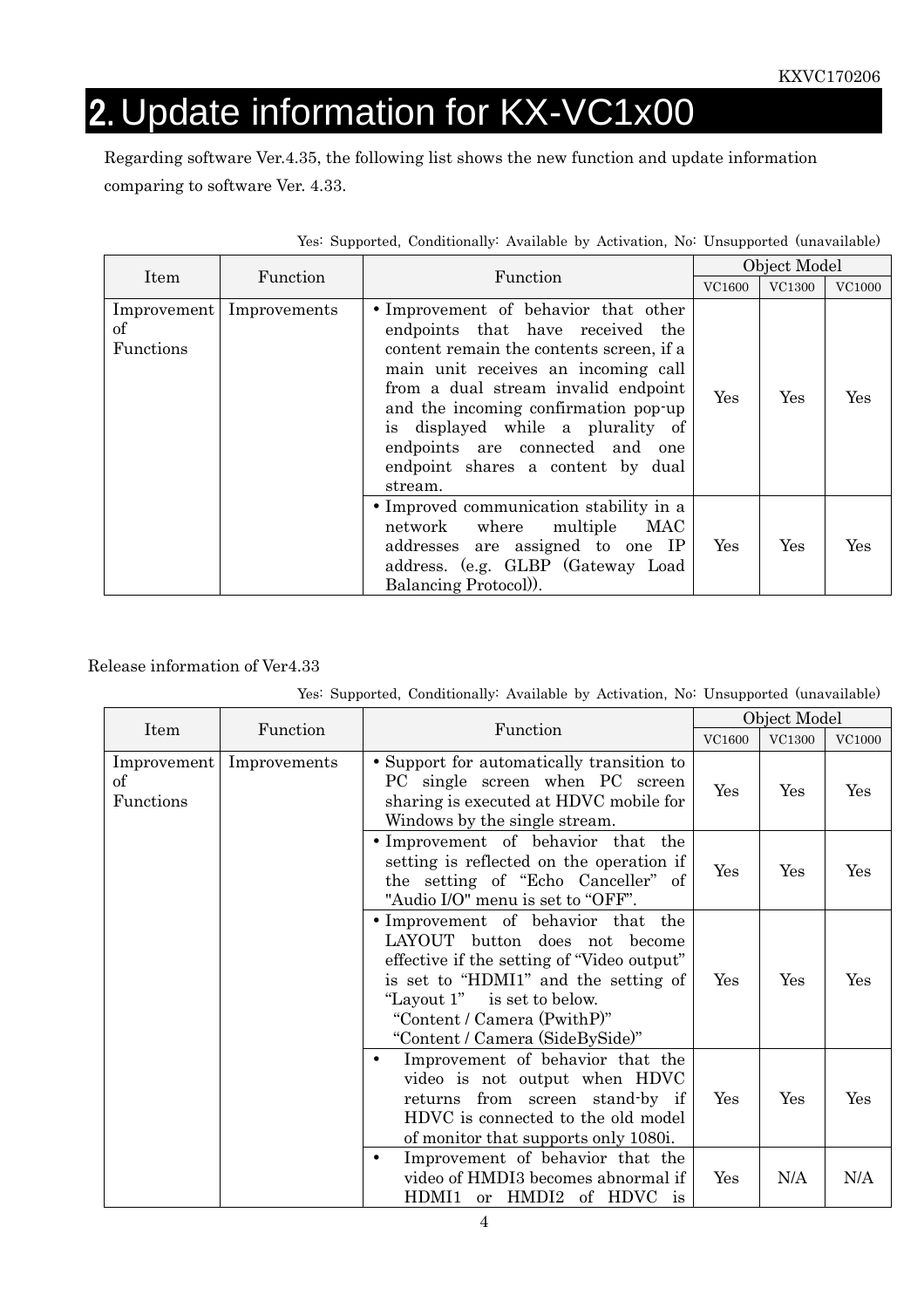|                                                  | the old<br>model<br><sub>of</sub><br>connected to<br>monitor that supports only 1080i<br>and "Output of HMDI3" is set to the<br>corresponding HDMI terminal.                                                                                                                                                                                                                    |     |     |     |
|--------------------------------------------------|---------------------------------------------------------------------------------------------------------------------------------------------------------------------------------------------------------------------------------------------------------------------------------------------------------------------------------------------------------------------------------|-----|-----|-----|
|                                                  | • Improvement of following behavior that<br>rarely occurs.<br>The bandwidth is reduced and the<br>disturbance of the video continues in<br>the case of dual stream transmission.                                                                                                                                                                                                | Yes | Yes | Yes |
|                                                  | • Improved to be able to reduce the time<br>until the bandwidth returns back after<br>the packet loss due to network occurs.                                                                                                                                                                                                                                                    | Yes | Yes | Yes |
| Enhanced<br>connectivity with<br>other companies | • Improved to be able to communicate<br>with the following endpoints using SIP.<br>Polycom : Group $300/500(4.3.0, 5.1.2)$<br>HDX7000/8000(3.1.6, 3.1.10)<br>CISCO: C20/60(7.3.2, 7.3.5)<br>CISCO : SX20(8.1.0)<br>SONY : XG77s/100s(1.42, 1.51),<br>XG80/XA80/XG55(2.45),<br>XCl(1.12, 1.22)<br>Lifesize : Express $220(5.0.3)$ ,<br>Passport(4.12.0)<br>Avaya: VC240(1004.16) | Yes | Yes | Yes |
|                                                  | • Improved to be able to receive XGA<br>using H.263 in the case of more than 5<br>endpoints conference.                                                                                                                                                                                                                                                                         | Yes | N/A | N/A |
|                                                  | • Improved to be able to communicate<br>with Polycom ViewStation Release 5.6<br>using $H.323$ .                                                                                                                                                                                                                                                                                 | Yes | Yes | Yes |
|                                                  | • Improvement of behavior that HDVC<br>communicate<br>normally<br>cannot<br>depending on the order to connect to<br>endpoints when it connects to HDVCs<br>and more than one of other vendor's<br>endpoints such as SONY XG80 that<br>supports only H.264 Baseline Single<br>NAL for the video codec.                                                                           | Yes | Yes | Yes |

Yes: Supported, Conditionally: Available by Activation, No: Unsupported (unavailable)

|                   |                                |                                                                                                                                                                                                                                                                                                                                                         | Object Model |        |
|-------------------|--------------------------------|---------------------------------------------------------------------------------------------------------------------------------------------------------------------------------------------------------------------------------------------------------------------------------------------------------------------------------------------------------|--------------|--------|
| Item              | Function                       | Function                                                                                                                                                                                                                                                                                                                                                | VC1600       | VC1300 |
| Improvement<br>of | Improvement of<br>GUI wordings | • Improvement of GUI wordings of pop-up<br>display and call histories, etc.                                                                                                                                                                                                                                                                             | Yes          | Yes    |
| Functions         |                                | • Improvement of behavior that the position<br>of the excluded site becomes a black<br>screen after MCU mode is changed from<br>"Discussion" to "Presentation" when the<br>setting of "Main Position (Discussion)" is<br>set to except for "Specified Position" and<br>setting of "Main Position"<br>the<br>$(Presentation)$ " is set to<br>"Specified" | Yes          | Yes    |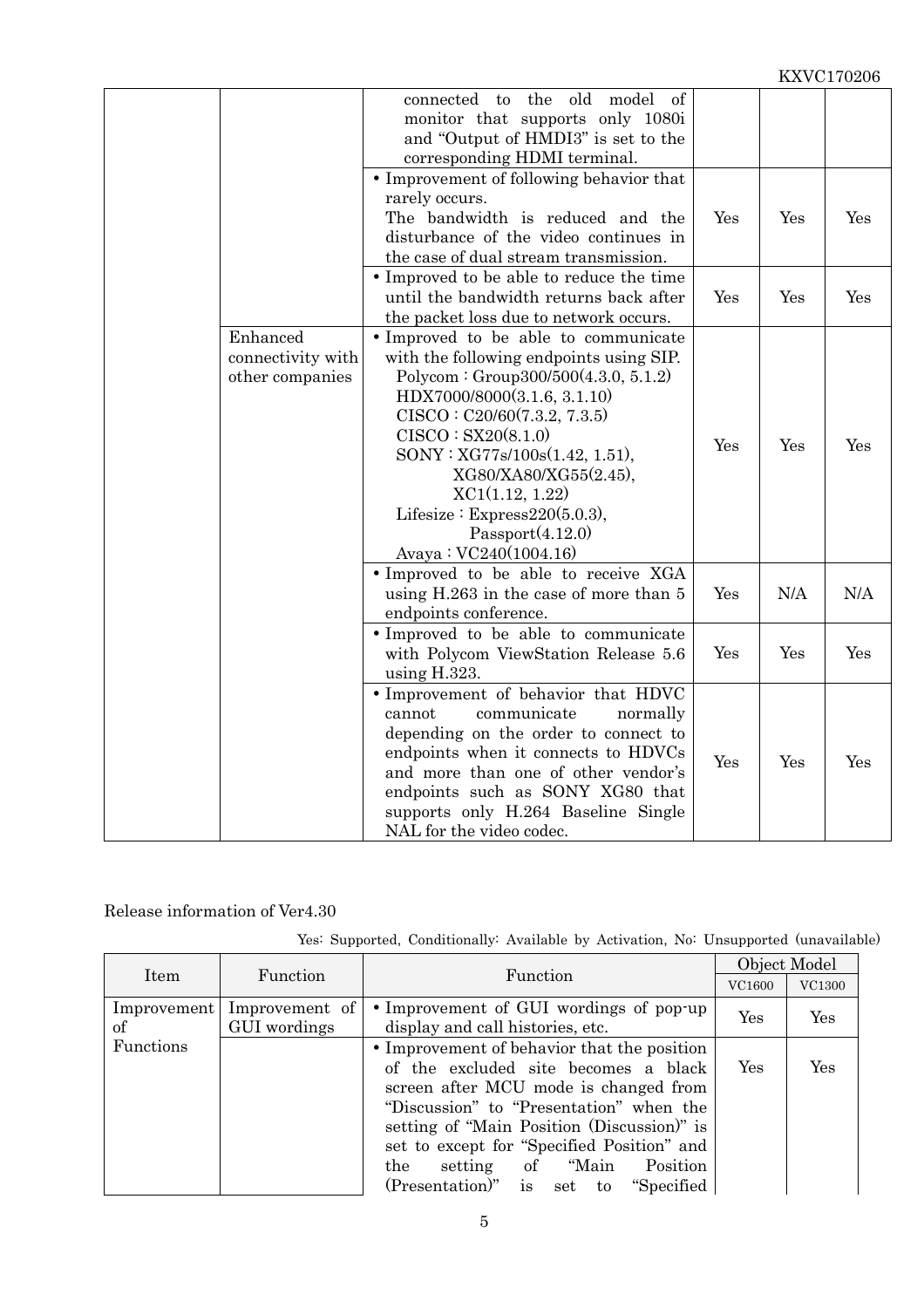| Position" and the setting of "Display"<br>position setting" is set to "Black scene"<br>and a site is excluded at the time of<br>outgoing with "Discussion" mode.<br>• Improvement of behavior that the settings<br>of MIC3 and MIC4 of "MIC Setting"<br>become invalid after restart in case of<br>Manual setting.<br>• Improvement of behavior that<br>the<br>communication<br>might<br>be<br>not<br>a<br>communication using the profile if an<br>outgoing call using the profile and an<br>incoming call happen at the same time.<br>• Improvement of behavior that the dual<br>steam function does not become effective<br>automatically after HDVC mobile (for iOS<br>/ for Android) takes part in the conference<br>in which the encryption is enabled and the<br>dual stream is disabled and afterward the<br>endpoint that does not support the dual<br>stream disconnects from the conference.<br>• Improvement of behavior that HDVC<br>mobile for Windows is disconnected after<br>HDVC mobile takes part in the conference |  |
|----------------------------------------------------------------------------------------------------------------------------------------------------------------------------------------------------------------------------------------------------------------------------------------------------------------------------------------------------------------------------------------------------------------------------------------------------------------------------------------------------------------------------------------------------------------------------------------------------------------------------------------------------------------------------------------------------------------------------------------------------------------------------------------------------------------------------------------------------------------------------------------------------------------------------------------------------------------------------------------------------------------------------------------|--|
| in which the encryption is enabled and the<br>dual stream is disabled and afterward the<br>endpoint that does not support the dual<br>stream disconnects from the conference.                                                                                                                                                                                                                                                                                                                                                                                                                                                                                                                                                                                                                                                                                                                                                                                                                                                          |  |
| • Improvement of behavior that the failure<br>rarely occurs in HDVC that sending<br>content when an endpoint that does not<br>have dual stream function participates in<br>the conference during content sharing by<br>dual stream.                                                                                                                                                                                                                                                                                                                                                                                                                                                                                                                                                                                                                                                                                                                                                                                                    |  |
| • Improvement of behavior that the howling<br>might occur at start-up in the case that<br>the speaker is connected to the Audio Out<br>L/R jack and the video camera that has<br>mic input is connected the Main camera<br>terminal.                                                                                                                                                                                                                                                                                                                                                                                                                                                                                                                                                                                                                                                                                                                                                                                                   |  |
| • Improvement of behavior that HDVC<br>might restart when HDVC receives more<br>than 11 incoming calls using SIP protocol<br>at the same time.                                                                                                                                                                                                                                                                                                                                                                                                                                                                                                                                                                                                                                                                                                                                                                                                                                                                                         |  |
| • Improvement of behavior that HDVC<br>restarts when "Version Confirmation" is<br>the<br>that<br>"Update"<br>executed in<br>case<br>Method" in "Software update" menu is set<br>to "USB" and USB adapter without SD<br>card is inserted.                                                                                                                                                                                                                                                                                                                                                                                                                                                                                                                                                                                                                                                                                                                                                                                               |  |
| • Improvement of behavior that "Multicast"<br>Tree Set." menu cannot be set when "Edit"<br>Profile" of "GUI Settings" is set to "OFF".<br>$\bullet$ Improvement<br>οf<br>behavior<br>that<br>configuration data in which the setting of<br>"Video Output" in "Video Output" menu is                                                                                                                                                                                                                                                                                                                                                                                                                                                                                                                                                                                                                                                                                                                                                    |  |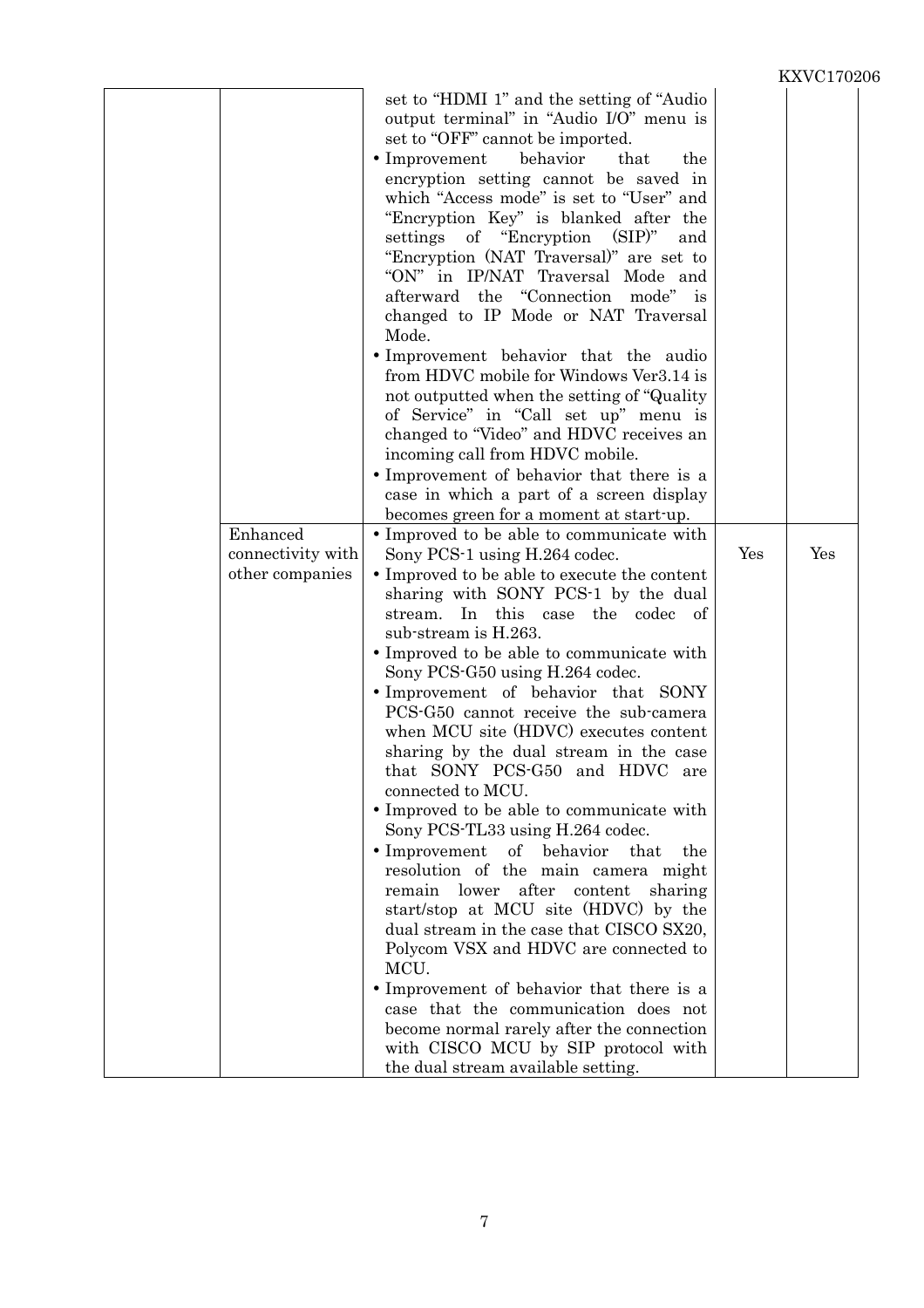| Yes: Supported, Conditionally: Available by Activation, No: Unsupported (unavailable) |  |  |  |
|---------------------------------------------------------------------------------------|--|--|--|

| Item                           | Function                                                         | Remarks                                                                                                                                                                                                                                                                                                                                                                                                                                                                                               | Object Model |               |
|--------------------------------|------------------------------------------------------------------|-------------------------------------------------------------------------------------------------------------------------------------------------------------------------------------------------------------------------------------------------------------------------------------------------------------------------------------------------------------------------------------------------------------------------------------------------------------------------------------------------------|--------------|---------------|
|                                |                                                                  |                                                                                                                                                                                                                                                                                                                                                                                                                                                                                                       | VC1600       | <b>VC1300</b> |
| <b>New</b><br>Functions        | Presentation<br>mode<br>Audio Mix                                | • Add Presentation mode in MCU mode<br>which is suitable for lecture-style<br>conferences. By selecting Presentation<br>mode, the main site can see a composite<br>image including subsites, and the sub sites<br>can see the image of main site only.<br>• You can easily change the MCU mode<br>during a conference call, by using MCU<br>setting menu or just pressing the yellow<br>button of remote control.<br>• Add Presentation mode icon whose display<br>mode is selectable by the setting. | Yes<br>Yes   | Yes<br>Yes    |
| Improvement<br>of<br>Functions | Selection mode                                                   | • Add Mix (selection) mode to "Other Site's<br>Audio" setting menu. In Mix (selection)<br>mode, you can select up to four sites freely<br>as audio mix sites during a conference call.<br>And its Mix mode and sites selection can be<br>saved in a profile.                                                                                                                                                                                                                                          |              |               |
|                                | Main position<br>selection in<br>Voice<br>Activation2            | • Added choices of sites to main display in<br>"Voice Activation 2". In the Voice Activation<br>2 of Main Position setting, you can select<br>any site for main display position.<br>• You can change this site selection during a<br>conference call.                                                                                                                                                                                                                                                | Yes          | Yes           |
|                                | Specified<br>position mode<br>for MCU<br>composite<br>image.     | Add specified position mode for MCU<br>$\bullet$<br>composite image. In this mode, you can see<br>each sub site's image in the specified<br>position of MCU composite image.                                                                                                                                                                                                                                                                                                                          | Yes          | Yes           |
|                                | GUI language                                                     | • Add Arabic to GUI<br>• Note: There may not be the right-justified<br>representation in some setting pages.                                                                                                                                                                                                                                                                                                                                                                                          | Yes          | Yes           |
|                                | Improvement of<br>voice activation1<br>and voice<br>activation 2 | • Adjust screen switch sensitivity during<br>voice activation mode.                                                                                                                                                                                                                                                                                                                                                                                                                                   | Yes          | Yes           |
|                                | NAT setting for<br>Symmetric NAT<br>in GUI                       | • Add GUI menu of "Conversion IP and Port<br>Num" function for mobile connection via<br>symmetric NAT router.                                                                                                                                                                                                                                                                                                                                                                                         | Yes          | Yes           |
| Others                         | Other<br>improvement                                             | • Improve resolution of sending video in the<br>situation of network bandwidth fluctuation<br>such as mobile network.<br>• Improve the event of failure that rarely<br>occurs in communication with mobile<br>terminal via NAT router.<br>• Support "output local site sound" during<br>Multicast.<br>• Support "Forced Answer" mode during<br>Multicast.<br>• Improve behavior in situations that<br>multiple processes, such as content share                                                       | Yes          | Yes           |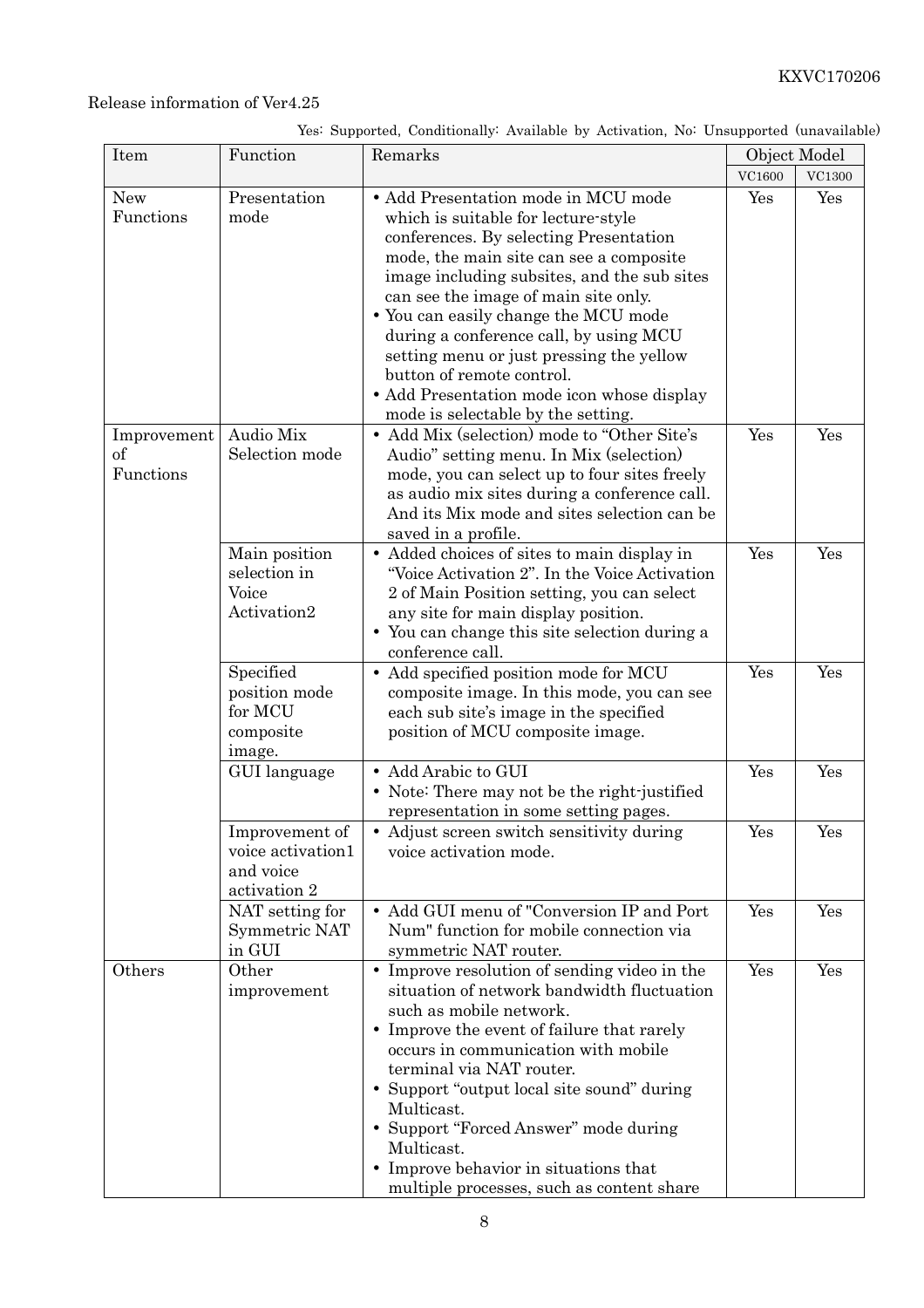|                                        | and incoming call and so on, occur at the<br>same time.<br>• Improve behavior of content sharing start<br>process with HDMI audio input setting to |     |     |
|----------------------------------------|----------------------------------------------------------------------------------------------------------------------------------------------------|-----|-----|
|                                        | "Sub Camera + PC"<br>• Improve video input changing behavior in                                                                                    |     |     |
|                                        | situations that staring dual stream just<br>after single stream terminal leaves the<br>meeting.                                                    |     |     |
|                                        | • Improve layout changing behavior in<br>situations that several sub sites start                                                                   |     |     |
|                                        | single stream at the same time.<br>• Improve video format recognition accuracy<br>of HDMI main camera and PC-VGA input.                            |     |     |
|                                        | • Improve video signal detection accuracy of<br>HDMI main camera input via HDMI<br>splitter.                                                       |     |     |
|                                        | • Improve event that HDMI 2 and HDMI 3<br>rarely cannot display video in the case of IP<br>address is not acquired.                                |     |     |
|                                        | • Improve event that HE30 camera with<br>serial camera control connection rarely                                                                   |     |     |
|                                        | display blueback image after restarting<br>HE50 camera.                                                                                            |     |     |
|                                        | • Improve the event of failure that rarely<br>occurs in transitions to service stop state.                                                         |     |     |
|                                        | • Improve behavior of status LED in<br>situations that happens auto answer to                                                                      |     |     |
|                                        | incoming call during standby mode.<br>• Support external I/F of uploading                                                                          |     |     |
|                                        | encryption data.<br>• Improve behavior of site selection in profile<br>that enables deselect the site whose                                        |     |     |
|                                        | connection mode is invalid.<br>• Improve the call history of IPv6 connection.                                                                      |     |     |
|                                        | • Improve behavior in the situations that<br>receiving incoming call while editing<br>profile.                                                     |     |     |
|                                        | • Improve the event of failure that rarely<br>occurs when receiving more than the                                                                  |     |     |
|                                        | number of licenses incoming calls.<br>• Improve GUI language representation.                                                                       |     |     |
|                                        | • Improve the behavior of displaying<br>encryption icon for SIP when SIP is                                                                        |     |     |
|                                        | disabled during "IP/NAT Traversal mode"<br>• Improve the behavior of changing Main                                                                 |     |     |
|                                        | Position setting during communication.<br>• Strengthen input error check for IPv6                                                                  |     |     |
|                                        | address.<br>• Support ICMP redirect.                                                                                                               |     |     |
| Enhanced<br>connectivity<br>with other | • Improve behavior as a sub site during<br>connection with SONY XG series and<br>H.263+ terminal and receiving dual stream                         | Yes | Yes |
| companies                              | from main site.<br>• Improve behavior of PC sharing in case<br>that Polycom ViewStation joins during dual                                          |     |     |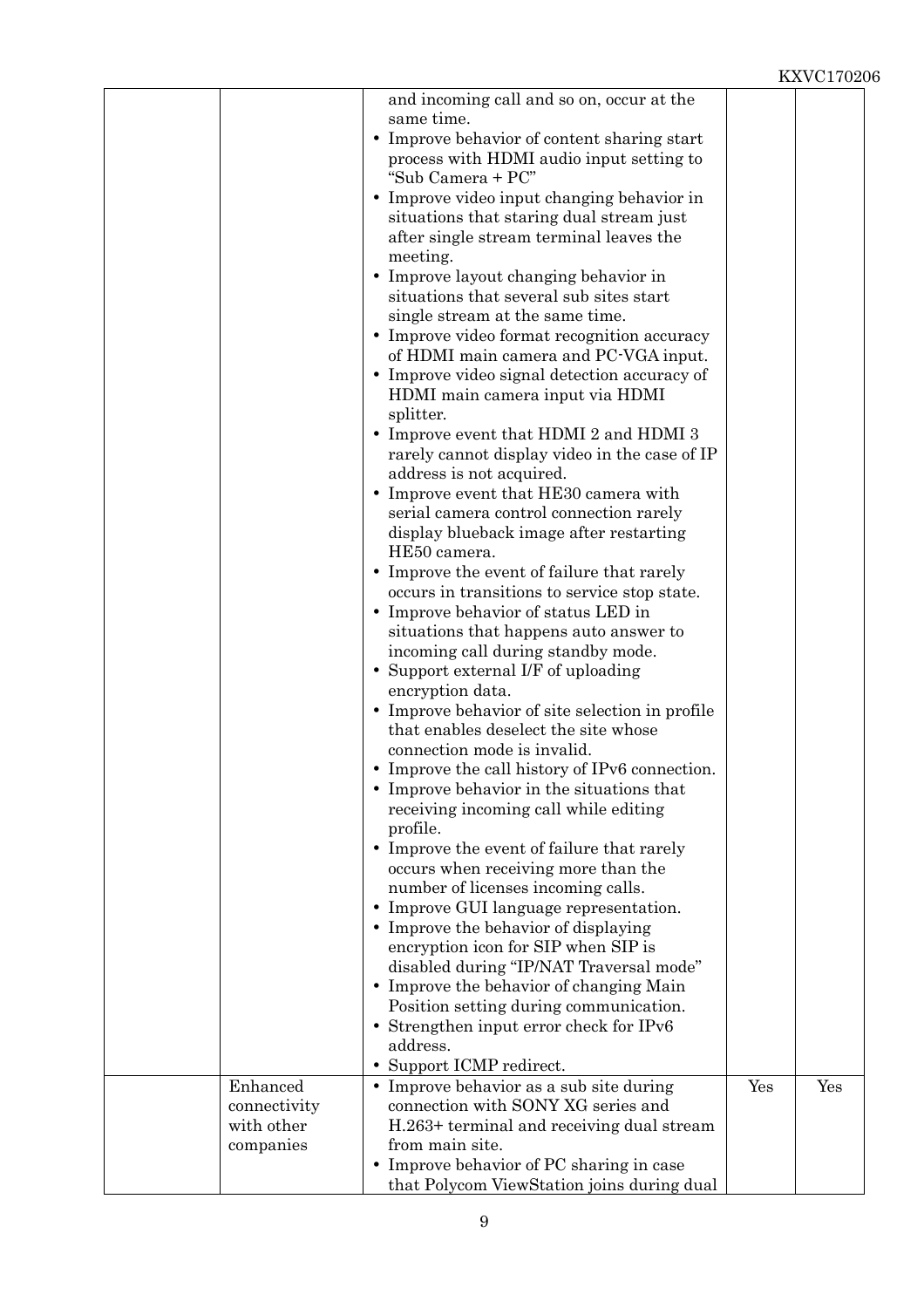| streaming from sub site.<br>• Improve behavior in case that some parties                |  |
|-----------------------------------------------------------------------------------------|--|
| leave from the conference during SIP                                                    |  |
| connection with Cisco $C60(TC7.1.4)$                                                    |  |
| • Improve the event of black image at                                                   |  |
| LifeSize Express in the situations that                                                 |  |
| main site starts PC sharing during the                                                  |  |
| conference whose connection order is                                                    |  |
| HUAWEI_TE30, Cisco_SX20 and                                                             |  |
| Lifesize_Express.                                                                       |  |
| • Improve the event of disconnection just                                               |  |
| after connection that rarely occurs in the                                              |  |
| situations that MCU of Polycom HDX serie                                                |  |
| start multi-site conference.                                                            |  |
| • Support dual streaming in the conference<br>joined via IVR of MCU-AVAYA Elite series. |  |
| • Improve the event of disconnection just                                               |  |
| after content sharing in the situations that                                            |  |
| MCU-AVAYA Elite becomes to be high-load                                                 |  |
| state with over 100 terminals conference.                                               |  |
| • Improve connectivity with Polycom                                                     |  |
| MGC100 for the case that maximum                                                        |  |
| bandwidth setting exceeds MCU meeting's                                                 |  |
| one.                                                                                    |  |
| • Improve the event of $PC$ 's black image at                                           |  |
| SONY G series that rarely occurs in the                                                 |  |
| multipoint conference with SONY G series.                                               |  |
| Improve the event of disconnection just                                                 |  |
| after connection in the case that Polycom                                               |  |
| VSX series joins at over 768kbps during                                                 |  |
| dual streaming at multipoint conference.                                                |  |
| • Improve behavior of XGA PC sharing with                                               |  |
| SONY G series by changing capability                                                    |  |
| exchange process.                                                                       |  |
| Improve the event of displaying                                                         |  |
| inappropriate aspect ratio image in the<br>connection with Polycom VSX series under     |  |
| 768kbps bandwidth.                                                                      |  |
| • Improve the event of black image in the                                               |  |
| situations that Polycom terminal starts                                                 |  |
| content sharing during connection with                                                  |  |
| Polycom RMX series whose video codec                                                    |  |
| setting for $H.239$ is $H.263$ .                                                        |  |
| • Improve the event of black image at Cisco                                             |  |
| 880MXP in the situations that HDVC                                                      |  |
| starts PC content sharing during                                                        |  |
| conference with Polycom HDX series,                                                     |  |
| LifeSize Express and Cisco 880MXP.                                                      |  |
| • Support dual streaming in the conference                                              |  |
| of Cisco Codian MCU in which its                                                        |  |
| encryption settings are on and off mixed.                                               |  |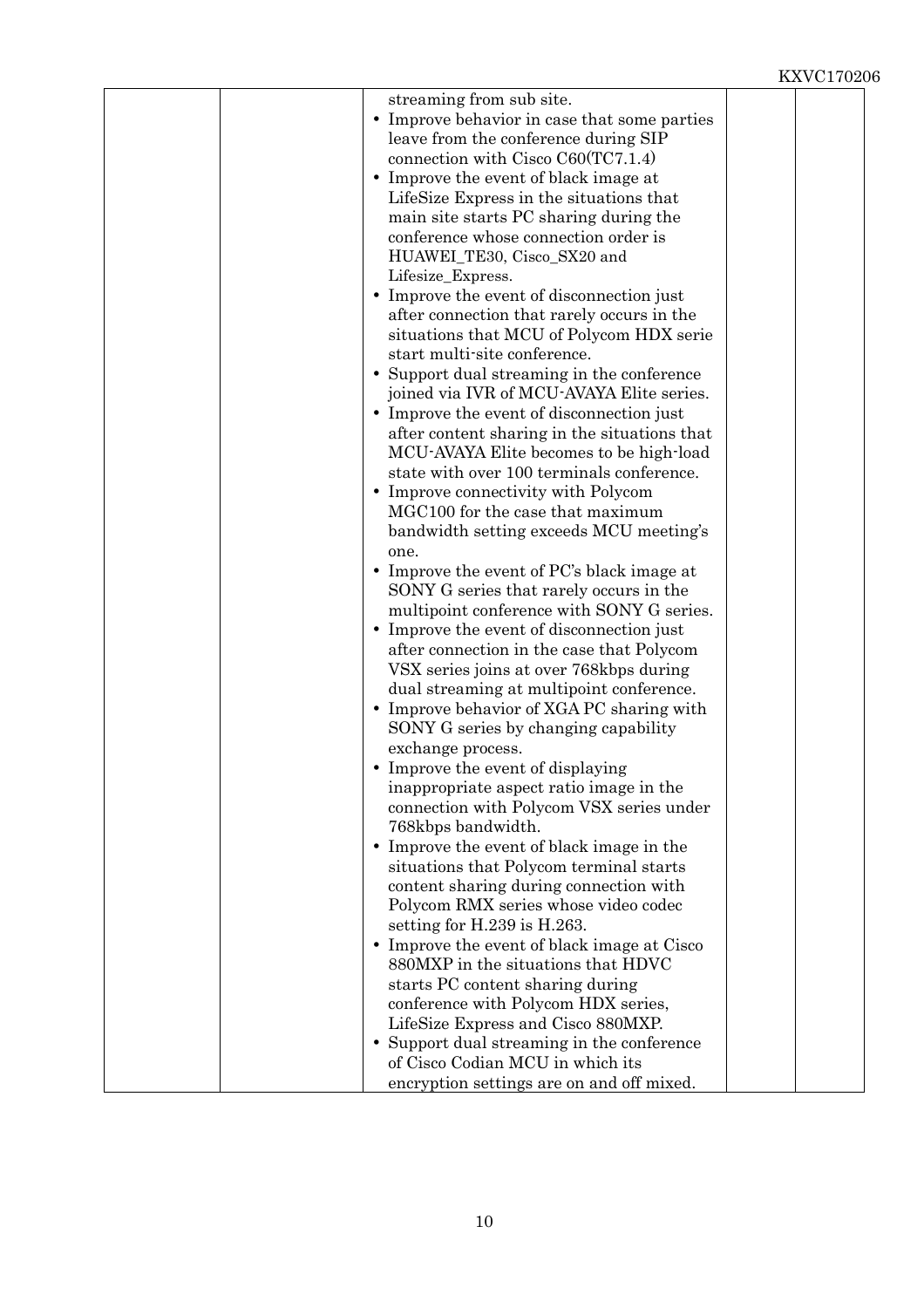| Yes: Supported, Conditionally: Available by Activation, No: Unsupported (unavailable) |  |  |  |  |  |
|---------------------------------------------------------------------------------------|--|--|--|--|--|
|---------------------------------------------------------------------------------------|--|--|--|--|--|

| Item                           | Function                                    | Remarks                                                                                                                                                                                                                                                             | Object Model      |                   |
|--------------------------------|---------------------------------------------|---------------------------------------------------------------------------------------------------------------------------------------------------------------------------------------------------------------------------------------------------------------------|-------------------|-------------------|
|                                |                                             |                                                                                                                                                                                                                                                                     | VC1600            | VC1300            |
| New<br>Functions               | Multicast                                   | • Support for Multicast which is a one-way<br>communication service that allows one HDVC<br>to multicast video and audio to other HDVCs<br>of up to 30units.<br>• The setting of Multicast tree, the start and<br>stop of Multicast is enabled by GUI<br>operation. | Condit<br>ionally | Condit<br>ionally |
|                                | IPv6 address<br>support                     | • IPv6 address is available for<br>communication.<br>• IPv4 address and IPv6 address is used at<br>same time. (IPv4 and IPv6 dual stack<br>support)                                                                                                                 | Yes               | Yes               |
|                                | Mobile<br>connection                        | • By activate "Mobile Connection"<br>enhancement to HDVC, the mobile devices<br>can connect to the HDVC in IP mode<br>without mobile activation.                                                                                                                    | Condit<br>ionally | Condit<br>ionally |
| Improvement<br>of<br>Functions | Add setting<br>items to GUI                 | • Add setting for audio input from HDMI<br>equipment.<br>• Add setting whether changes or not layout<br>to Camera Settings menu.<br>• Add menu screen that can be registered to<br>shortcut function.                                                               | Yes               | Yes               |
|                                | Contact List                                | • Add "All" tab to contact list to show all<br>contacts in a list.                                                                                                                                                                                                  | Yes               | Yes               |
|                                | Content sending<br>method                   | • Add function that can change content<br>sending method in communication by<br>selecting the dual stream or the single<br>stream.                                                                                                                                  | Yes               | Yes               |
|                                | Encryption<br>setting                       | • The encryption setting of SIP is separated<br>IP mode (SIP) and NAT Traversal mode<br>and can be set individually.                                                                                                                                                | Yes               | Yes               |
|                                | Max. Bandwidth<br>for each LAN<br>interface | • Add setting to set maximum bandwidth per<br>a site for each LAN interface.                                                                                                                                                                                        | Yes               | Yes               |
|                                | PC resolution                               | • Add supported PC resolution.<br>FWXGA1 (1360x768)<br>FWXGA2 (1366x768)<br>WXGA+ (1440x900)<br>WXGA++ (1600x900)                                                                                                                                                   | Yes               | Yes               |
|                                | CPn layout                                  | • Add CP9 setting to CPn layout.                                                                                                                                                                                                                                    | Yes               | Yes               |
|                                | MIC mute at<br>making a call                | • Add setting to mute the MIC at making a<br>call                                                                                                                                                                                                                   | Yes               | Yes               |
|                                | Store and<br>restore of<br>Encryption data  | • Add function to store and restore the<br>Encryption configuration data.                                                                                                                                                                                           | Yes               | Yes               |
|                                | Factory default<br>change                   | • [Call set up] [More than one incoming call]<br>$OFF \ge ON$<br>[MCU Settings] - [The Main Position]<br>[Profile Settings] [The Main Position]<br>Voice activation 1 -> Local Site<br>[Encryption]-[Encryption(H.323)]<br>$\bullet$                                | Yes               | Yes               |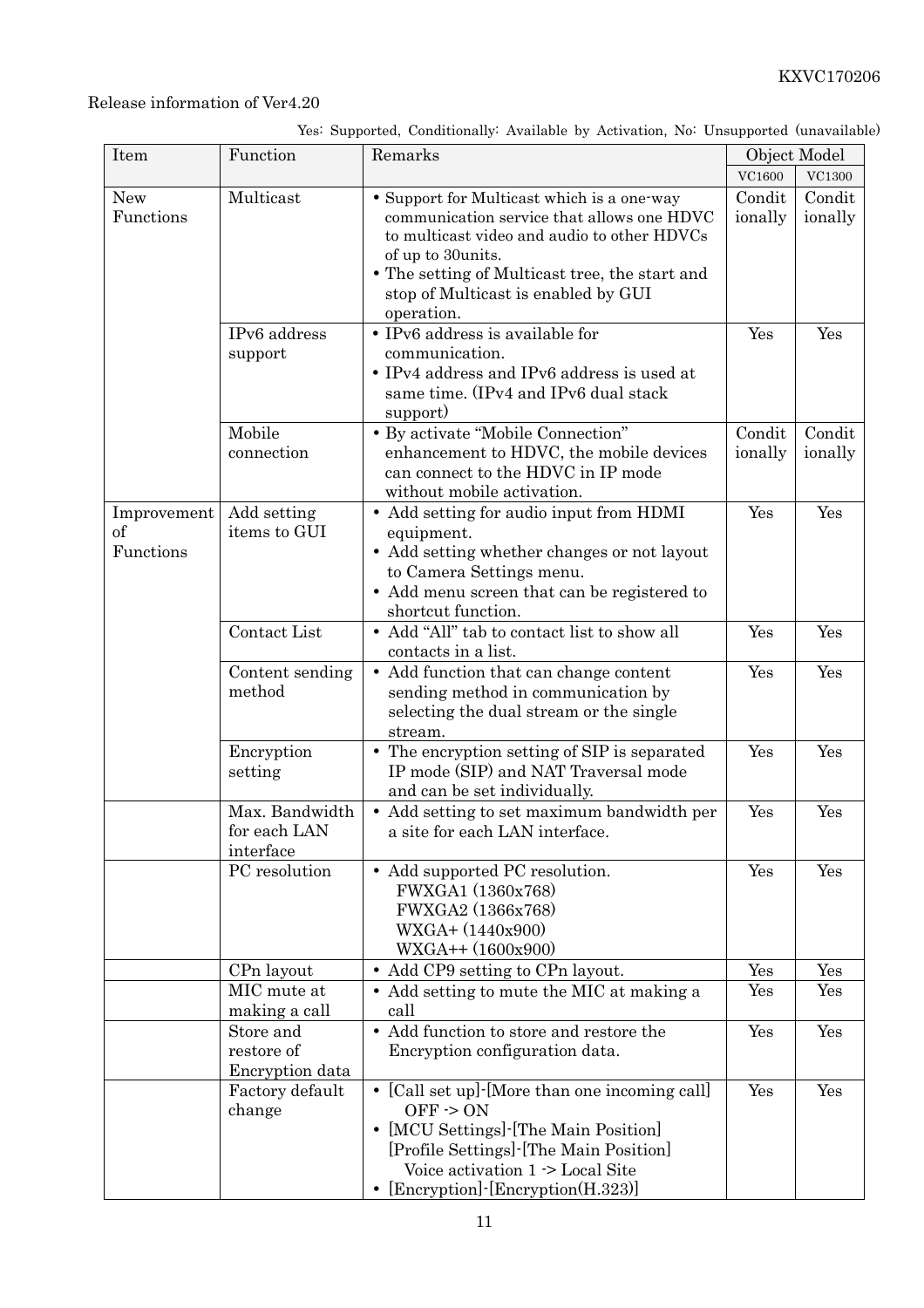|                 | [Call set up] [Encryption(H.323)]<br>Best effort -> OFF        |     |     |
|-----------------|----------------------------------------------------------------|-----|-----|
|                 | If the firmware is updated, the settings are                   |     |     |
|                 | maintained from the previous version.                          |     |     |
| Forced answer   | • Add function that responds automatically                     | Yes | Yes |
| function        | an incoming call without displaying the                        |     |     |
|                 | incoming confirmation pop-up in other than                     |     |     |
|                 | the home screen.                                               |     |     |
| Manual Dial     | $\bullet\,$ Add function that displays the name of the         | Yes | Yes |
| screen          | contact list instead of IP address when a                      |     |     |
| improvement     | destination is selected from the contact list.                 |     |     |
| Web console     | • Add function to Web console as below.                        | Yes | Yes |
|                 | Edition of contact list                                        |     |     |
|                 | <b>Edition of Profile</b>                                      |     |     |
|                 | Setting of Multicast tree and start/stop of<br>Multicast       |     |     |
| Improvement of  | • WAN IP address acquisition timing is                         | Yes | Yes |
| acquisition     | improved from start-up only to periodical                      |     |     |
| timing of WAN   | check (default: 240sec) when Static NAT                        |     |     |
| IP address      | setting and automatic acquisition are                          |     |     |
|                 | enabled in IP Mode.                                            |     |     |
| Improvement of  | • Improvement of connectivity with HDVC                        | Yes | Yes |
| connectivity    | Mobile under Symmetric type NAT router.                        |     |     |
| with HDVC       |                                                                |     |     |
| Mobile          |                                                                |     |     |
| GUI language    | • Add language to GUI                                          | Yes | Yes |
| (CH model only) | Deutsch, Français, Italiano, Nederlands                        |     |     |
| Other           | • Add function that turns off the MIC LED                      | Yes | Yes |
| improvements    | when becoming screen standby.                                  |     |     |
|                 | • Add function that displays the registered                    |     |     |
|                 | name of other site in the contact list in unit                 |     |     |
|                 | information screen during communication                        |     |     |
|                 | • Add setting that resets the call duration                    |     |     |
|                 | when the call duration time exceeds 99                         |     |     |
|                 | hours 59 minutes.<br>• In case of AAC-LD audio codec the sound |     |     |
|                 | interruption is prevented when the number                      |     |     |
|                 | of site changes from 2 to 3 or from 3 to 2.                    |     |     |
|                 | • Add the setting to select the camera aspect                  |     |     |
|                 | ratio from full screen mode or center-cut                      |     |     |
|                 | mode when sending video using                                  |     |     |
|                 | H.261/H.263.                                                   |     |     |
|                 | • RCA input revel is maintained after                          |     |     |
|                 | version up.                                                    |     |     |
|                 | • Improvement of 60fps rendering                               |     |     |
|                 | performance.                                                   |     |     |
|                 | • Improvement of behavior in the case of                       |     |     |
|                 | incoming call when the main stream is                          |     |     |
|                 | switched during dual stream transmission.                      |     |     |
|                 | • Improvement of behavior that PinP video                      |     |     |
|                 | becomes the other site' content if HDVC is                     |     |     |
|                 | switched to dual stream reception during                       |     |     |
|                 | dual stream transmission and PinP                              |     |     |
|                 | execution.<br>• Improvement of behavior that dual stream       |     |     |
|                 | function might not be enabled after an                         |     |     |
|                 |                                                                |     |     |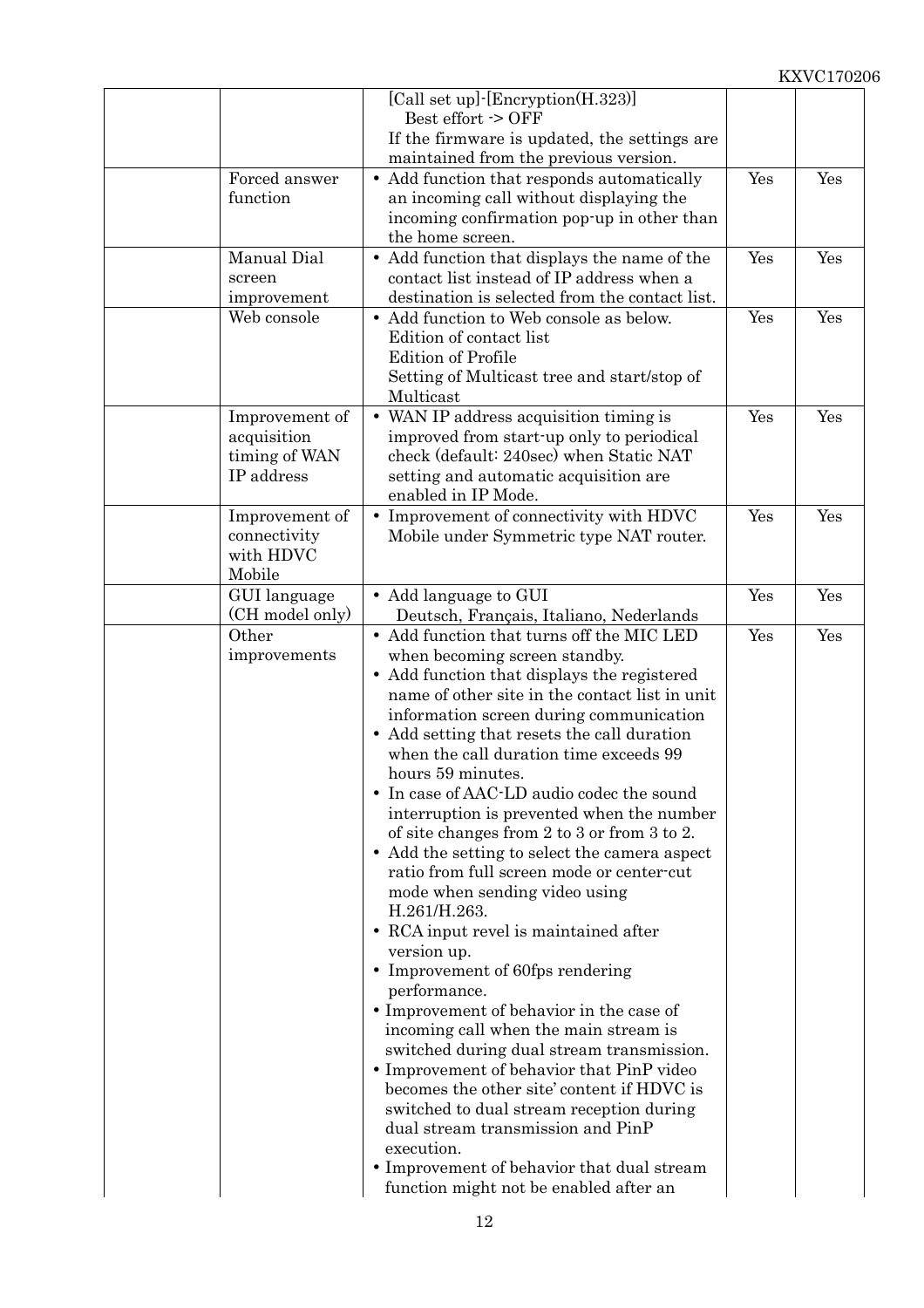| endpoint that doesn't have the dual stream<br>function leaves from the conference at NAT<br>Traversal environment.<br>• Improvement of behavior that "Sending"<br>Content" remains displayed when dual<br>stream is started by H.239 and it is rejected<br>by the other endpoint.<br>• Improvement of behavior that the other<br>site's name is not displayed after content<br>sharing by H.239 at the time of 2-party<br>conference. |
|---------------------------------------------------------------------------------------------------------------------------------------------------------------------------------------------------------------------------------------------------------------------------------------------------------------------------------------------------------------------------------------------------------------------------------------|
| • Improvement of content sharing behavior<br>by single stream when the setting of "The<br>Main Position" is "Voice activation 2" and<br>the setting of "Other Sites's Audio" is<br>"Mute".                                                                                                                                                                                                                                            |
| • Improvement of behavior that the displayed<br>video becomes strange when the operation<br>of content sharing stop at the Main site and<br>disconnection of the sub site occurred at the<br>same time.                                                                                                                                                                                                                               |
| • Improvement of behavior that the camera<br>image might be displayed momentarily<br>when the PC cable (HDMI cable or VGA<br>cable) is removed during content switching<br>in non-communication.                                                                                                                                                                                                                                      |
| • Improvement of behavior that the incoming<br>confirmation pop-up is displayed when an<br>incoming call is received during session<br>change even if the "Answer Mode" is set to<br>"Auto".                                                                                                                                                                                                                                          |
| • Improvement of behavior that the<br>conference is rarely disconnected at the<br>very bad network environment by<br>improvement of follow-up to the network<br>quality. (for example more than continuous                                                                                                                                                                                                                            |
| 3 % packet loss)<br>• Improvement of behavior that the<br>transmission rate remains low at large<br>packet loss environment due to congestion.<br>• Improvement of behavior that the output                                                                                                                                                                                                                                           |
| video of HDMI3 might be distorted when<br>"Output of HMDI3" is set to "Local site<br>video" and the main camera is not<br>connected.                                                                                                                                                                                                                                                                                                  |
| • Improvement of behavior that the ringing<br>tone might not ring when "Answer Mode" is<br>set to "Auto".<br>• Improvement of behavior that the received                                                                                                                                                                                                                                                                              |
| image remains distorted and is not<br>recovered and that occurs very rarely.<br>• Improvement of behavior that MIC red<br>LED is flashing dimly at a high speed in                                                                                                                                                                                                                                                                    |
| non-communication.<br>• Improvement of behavior that<br>welcome-screen sound might not sound at<br>start-up and a call might not be made.<br>1 2                                                                                                                                                                                                                                                                                      |

#### 13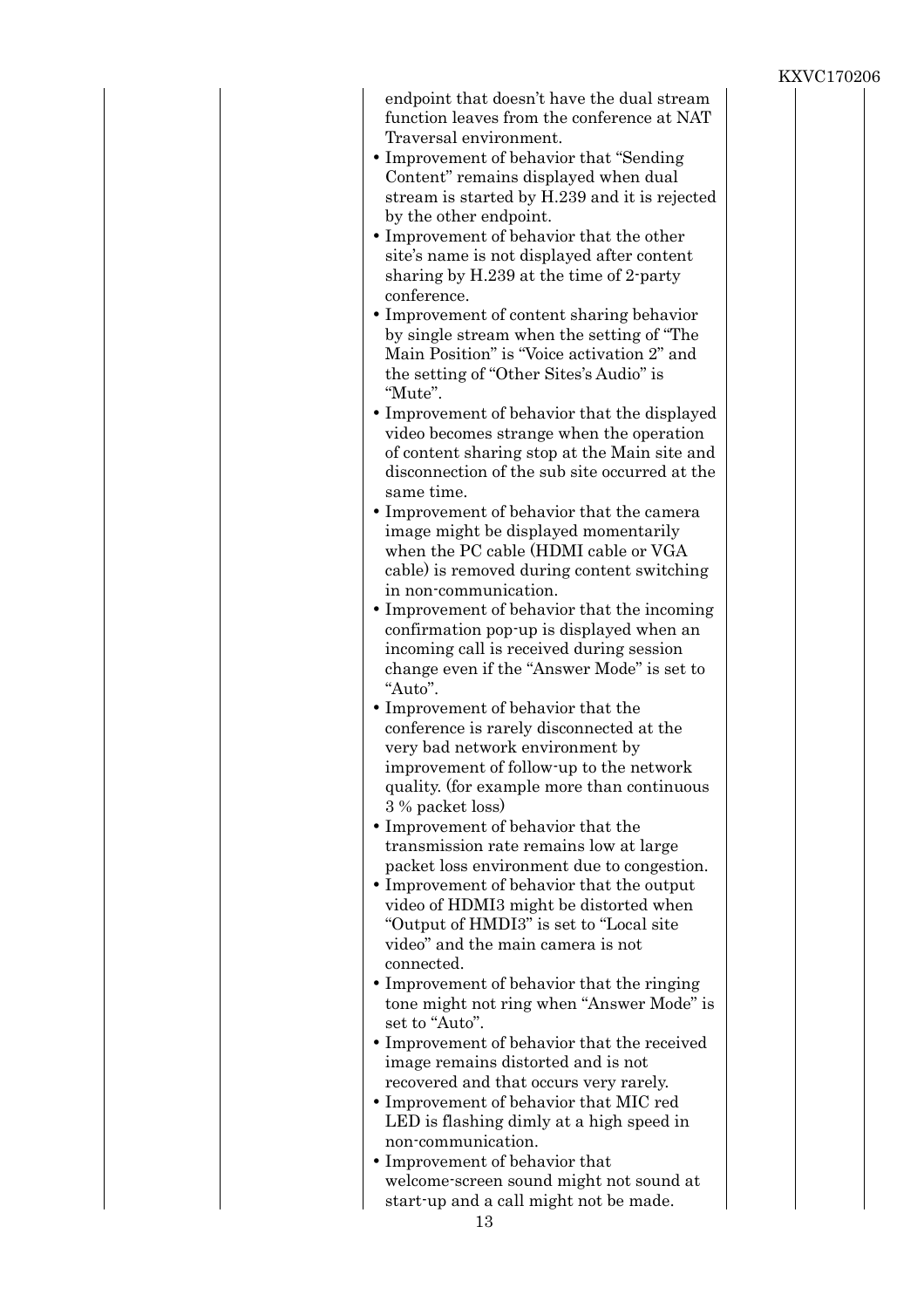|                                                                                       | IYV A |
|---------------------------------------------------------------------------------------|-------|
| • Improvement of behavior that MIC is<br>muted when "Default MIC Mute set" is set     |       |
| to "ON" and 3-party conference becomes                                                |       |
| 2-part conference.                                                                    |       |
| • Improvement of behavior that DSN query<br>does not work correctly when srv record   |       |
| search is enabled.                                                                    |       |
| • Improvement of behavior that the input                                              |       |
| character in number mode is different from                                            |       |
| the description of the user manual.                                                   |       |
| • Improvement of behavior that GUI does not                                           |       |
| work correctly when more than 20 incorrect<br>routing configurations are set.         |       |
| • Improvement of behavior that the input of                                           |       |
| sub camera might not displayed according                                              |       |
| to PC output when the input is changed                                                |       |
| from PC(VGA) to 1080p sub camera during                                               |       |
| content sharing.                                                                      |       |
| • Improvemented operation when DHCP                                                   |       |
| lease is expired during vides conference in<br>NAT Traversal Service.                 |       |
| • Improvement of GUI behavior that the                                                |       |
| content of call history ([B] button during                                            |       |
| video conference) is not correct when                                                 |       |
| multi-party conference is made to incorrect                                           |       |
| endpoints such as incompatible encryption                                             |       |
| setting and correct endpoints.<br>• Improvement of behavior that GUI                  |       |
| language becomes Japanese when a new                                                  |       |
| local site setting is generated by "Add New"                                          |       |
| at "select local site" menu.                                                          |       |
| • Improvement of behavior that noise is                                               |       |
| superimposed on the voice when HDVC is                                                |       |
| connected to OKI Visual Nexus using G.711<br>A-low codec.                             |       |
| • Improvement of behavior that the system                                             |       |
| error occurs on connecting to the                                                     |       |
| H263_4CIF conference room of the old                                                  |       |
| version of OKI Visual Nexus. Since its                                                |       |
| conference room is not supported by HDVC,<br>it is to be successfully disconnected.   |       |
| • Improvement of behavior that dual stream                                            |       |
| cannot be made after connection with SIP                                              |       |
| in the conference room of the old version of                                          |       |
| CISCO Codian.                                                                         |       |
| • Improvement of behavior that HDVC                                                   |       |
| recognizes that the H.263 stream from<br>Mediapoint IP2 is abnormal and               |       |
| disconnects it.                                                                       |       |
| • Improvement of behavior that the                                                    |       |
| conference is disconnected when HDVC                                                  |       |
| receives invalid H.263 stream without a                                               |       |
| marker bit.                                                                           |       |
| • Improvement of behavior that the camera<br>control cannot be done by SONY XG series |       |
| when HDVC connects to it in H.323                                                     |       |
| encryption.                                                                           |       |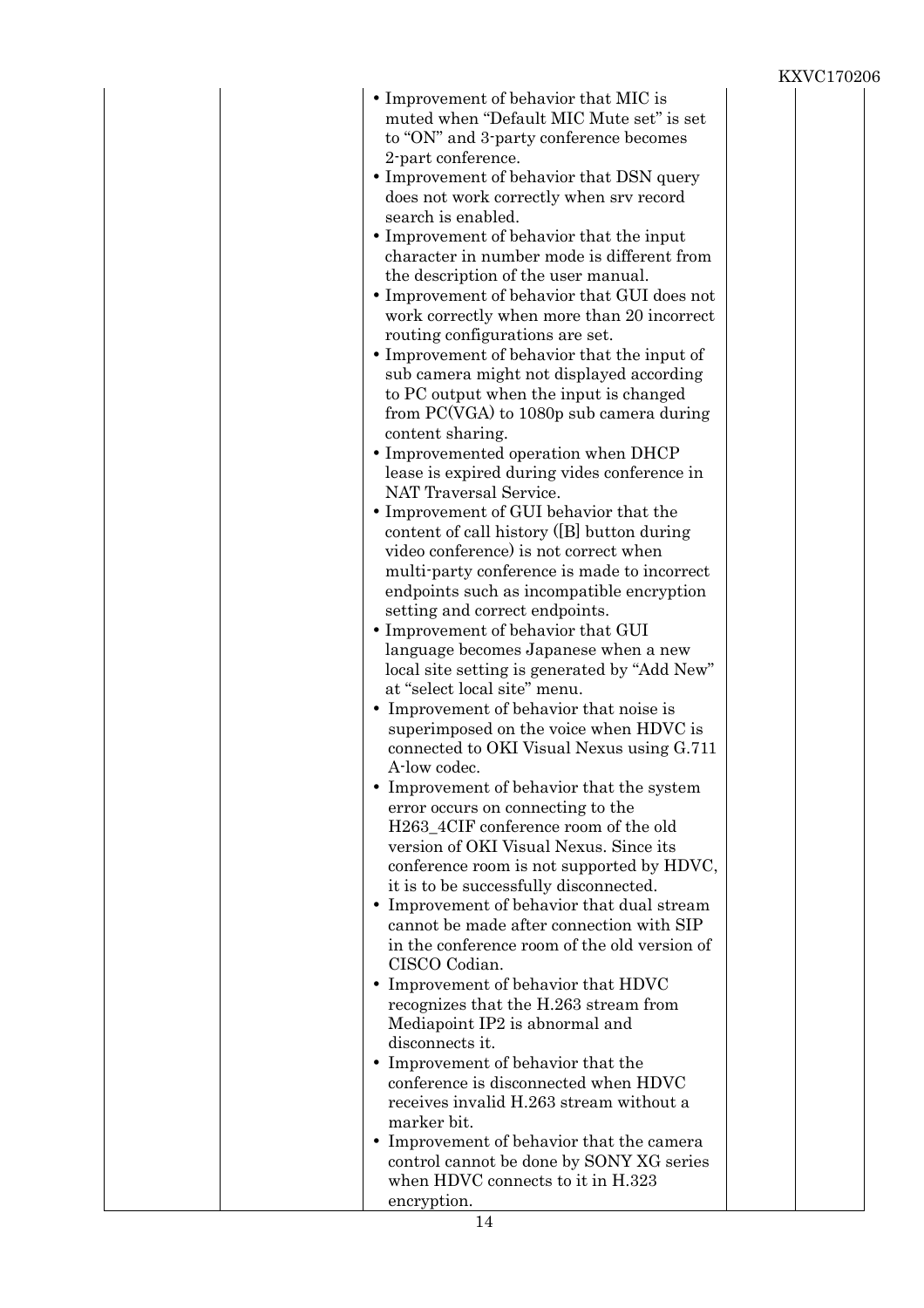|                                                                                                                                                                                                                                                                                                                                                                                                                                                                                                                                                                                                                                                                                                                                                                                                                                                                                                                                                                                                                                                                                                                                                                     | <b>KXVC170206</b> |
|---------------------------------------------------------------------------------------------------------------------------------------------------------------------------------------------------------------------------------------------------------------------------------------------------------------------------------------------------------------------------------------------------------------------------------------------------------------------------------------------------------------------------------------------------------------------------------------------------------------------------------------------------------------------------------------------------------------------------------------------------------------------------------------------------------------------------------------------------------------------------------------------------------------------------------------------------------------------------------------------------------------------------------------------------------------------------------------------------------------------------------------------------------------------|-------------------|
| • Improvement of behavior that the screen<br>flickers only immediately after the start of<br>content sharing by the main site at<br>multi-party conference that SONY XG<br>series participates in.<br>• Improvement of behavior that the screen<br>flickers at the start of content sharing by<br>HDX series during the multi-party<br>conference that Polycom HDX series,<br>SONY XG series and Lifesize Express are<br>participate in.<br>• Improvement of behavior that the content<br>is not displayed at SONY XG series when<br>during content sharing it participates in<br>multi-party conference that Polycom HDX<br>series participate in.<br>• Improvement of behavior that the content<br>might not be displayed at CISCO C series<br>and HDVC when during content sharing<br>CISCO C series participates in multi-party<br>conference that SONY XG series<br>participates in.<br>• Improvement of behavior that content<br>sharing by HDX series cannot be made<br>during more than 9-party conference that<br>Polycom HDX series, Polycom VSX series<br>and H263_QCIF non-compliant endpoints<br>such as HUAWEI TE30 or Aver EVC900<br>participate in. |                   |

#### Release information of Ver4.15

#### Yes: Supported, No: Unsupported (unavailable)

| Item                           | Remarks<br>Function                                                 |                                                                                                                                                     | Object Model         |               |
|--------------------------------|---------------------------------------------------------------------|-----------------------------------------------------------------------------------------------------------------------------------------------------|----------------------|---------------|
|                                |                                                                     |                                                                                                                                                     | <b>VC1600</b>        | <b>VC1300</b> |
| Improvement<br>Functions<br>of | GUI language                                                        | German, French, Italian and Dutch are<br>supported as GUI language. (only Global<br>model)<br>Ver4.20 will support for JP model and CH<br>model.    | $\operatorname{Yes}$ | Yes           |
|                                | Routing<br>Settings<br>expansion<br>for<br>LAN <sub>2</sub>         | The number of the routing settings of LAN2<br>is extended from 10 to 50.                                                                            | Yes                  | No            |
|                                | Receiving<br>sensitivity<br>improvement<br>of the remote<br>control | The receiving sensitivity is improved by<br>changing receiving treatment of the remote<br>control.                                                  | Yes                  | Yes           |
|                                | HDMI<br>Equipment<br>connectivity<br>improvement                    | The connect ability of the HDMI equipment is<br>improved by changing the detection process,<br>when a HDMI device generates non-standard<br>signal. | Yes                  | Yes           |
|                                | Screen<br>the  <br>at                                               | The phenomenon that screen might flicker at<br>the start or the end of displaying computer's                                                        | Yes                  | Yes           |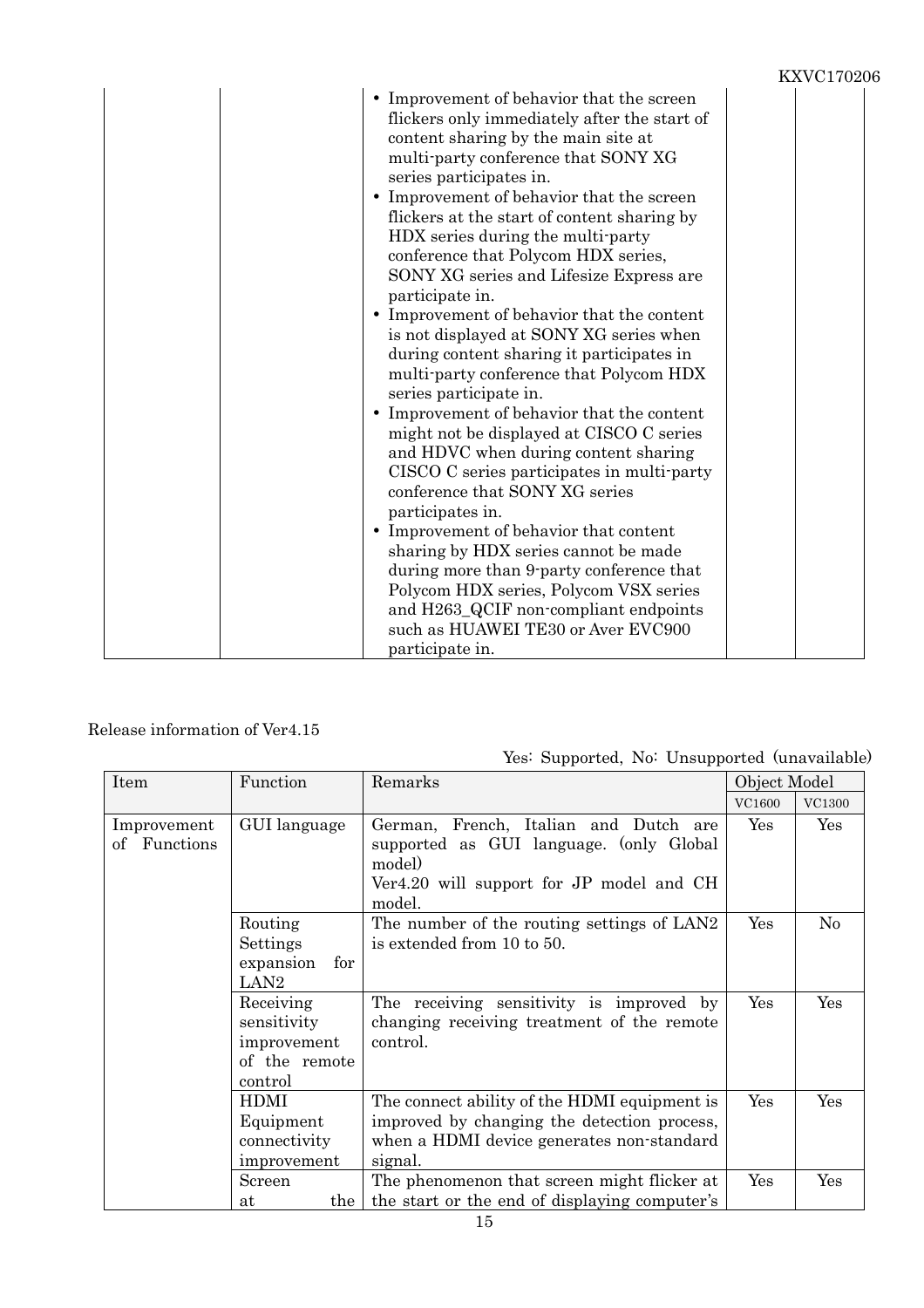| $\ $<br>start/stop<br>content<br>sharing           | screen and the sub video camera's images<br>fixed.                                                                                            |     |     |
|----------------------------------------------------|-----------------------------------------------------------------------------------------------------------------------------------------------|-----|-----|
| Connectibility<br>improvement<br>with<br>VC300/600 | Connectivity is enhanced in case connecting<br>with KX-VC300/VC600 which are installed<br>under NAT router and they are set up Static<br>NAT. | Yes | Yes |
| System<br>Initialization                           | The internal process for initializing the<br>system is changed.                                                                               | Yes | Yes |